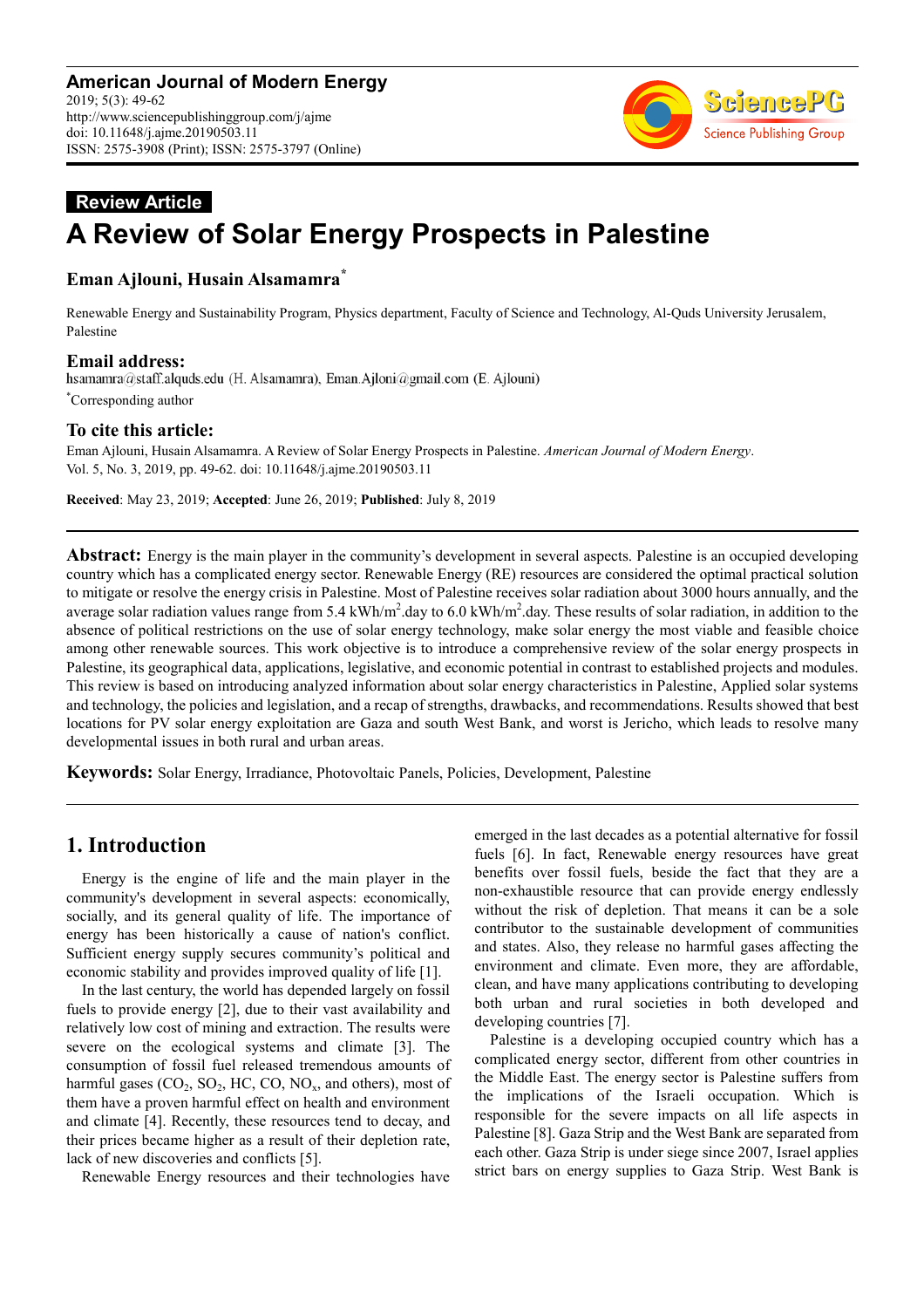divided into three administrative regions A, B & C as shown in Figure 1: A region with administrative and security control of the Palestinians, and it represents mainly the major cities, B region with administrative authority by Palestinians and security control by the Israelis, and C under the sole sovereignty of Israel, which means that even inside the West

Bank, areas lack the administrative geographic continuity which complicates applying a unified plan in the energy sector and almost in most sectors. In fact, about 60% of the West Bank is classified as C areas, which means Palestinians do not have any kind of control over these areas to apply development schemes [9].



*Figure 1. Administrative Areas in Palestine (West Bank and Gaza) [9].* 

Israel controls energy supply to Palestine, about 92% of the electricity and about all oil derivatives and liquid gas are supplied by Israeli companies [10]. The only electricity generation facility is located in Gaza and it works on diesel or gas. While Israel has the sovereignty on Palestinian borders; they prevent energy trade with other countries, which led in turn to unfair energy prices imposed upon Palestinian community. According to Abu Hamed et al [11], energy prices in Palestine are the highest among countries in the region. Gaza strip is not even supplied with enough energy from the Israeli Electricity Company (IEC) and Egyptian Side to fulfill its needs [12], also oil derivatives are barred from Gaza according to the siege applied. With a population of 2,986,714 inhabitants in West Bank and 1,989,970 in Gaza until mid-2019 [13], Poor Electricity infrastructure and the growing demand for energy [14]; the energy sector is in severe condition.

Regarding this situation, RE energy resources should be considered to mitigate or hopefully resolve the energy crisis in Palestine. RE resources could serve strongly in resolving the increasing demand for energy and contribute to sustainable development [15]. The availability of energy, its affordability and sustainability are the factors that define a reliable energy supply that could help in community development and prosperity. For Palestine case; using indigenous resources as RE give it the chance to overcome the barriers imposed by the Israeli occupation in the face of fulfilling Palestinian needs [12]. Palestine is distinguished by promising capabilities of solar, wind and biomass resources, most of Palestine receives solar radiation about 3000 hours annually, and the average solar radiation values range from  $5.4 \text{ kWh/m}^2$ .day to  $6.0 \text{ m}$  $kWh/m<sup>2</sup>$ .day [16]. These values show a reasonable potential for exploitation feasibility compared to other places worldwide such as Madrid-Spain 4.88 kWh/m<sup>2</sup>.day, Sydney-Australia  $4.64 \text{ kWh/m}^2$ .day [14].

According to the political situation of Palestine, RE resources represents a promising, viable resource that could provide energy in a sustainable way, to fuel the development process and mitigate the Israeli occupational impacts on Palestinian Life. Wind energy has its drawbacks that minimize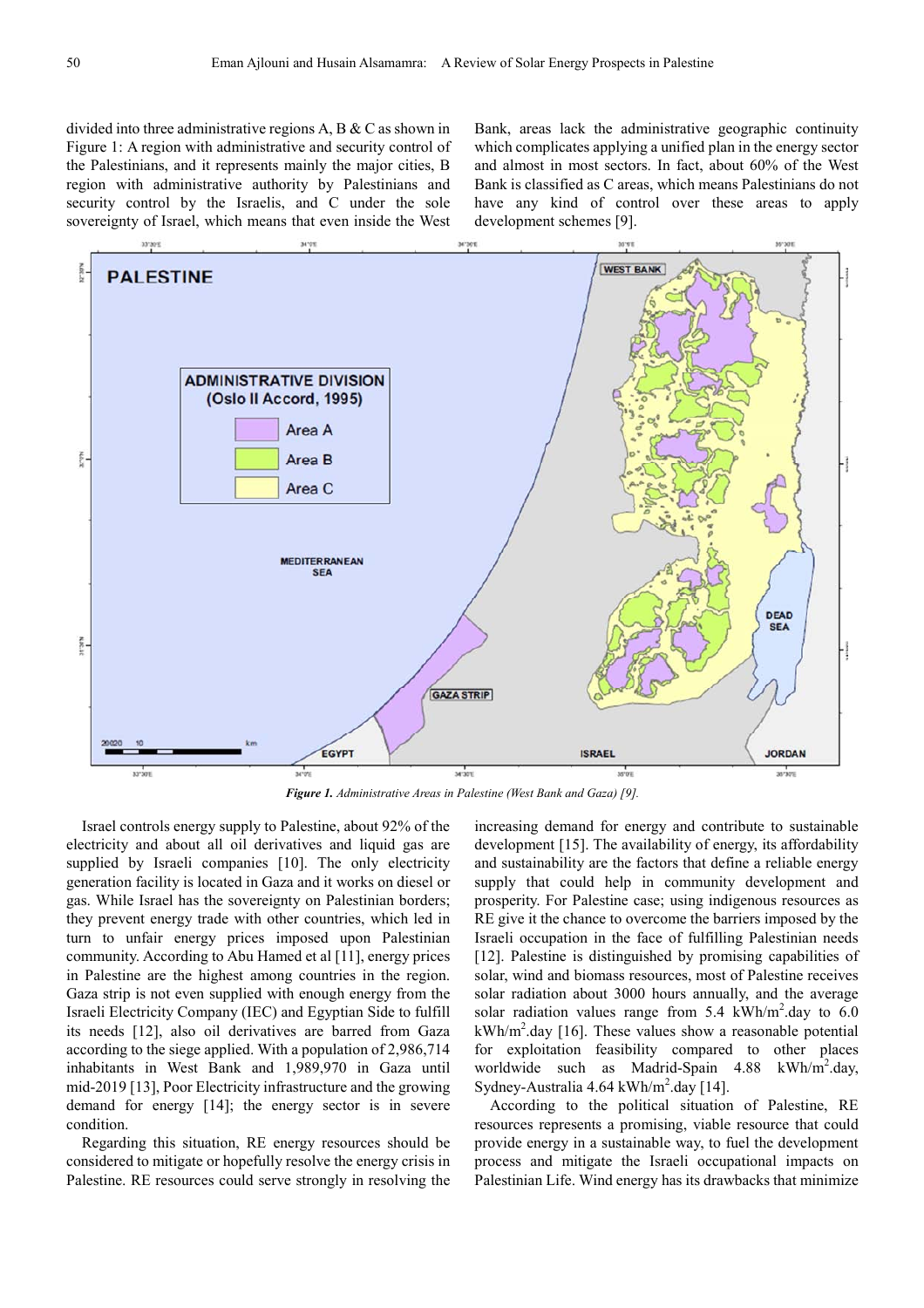the opportunities in wide range exploitation, for example; a 700-kW wind turbine has been proposed to support electricity demand of Al Ahli hospital in Hebron, but the proposal has failed to be materialized because of the Israeli rejection claiming that wind turbine could interfere with Israeli military air paths. Biomass energy has potential as well through gasification, combustion and other methods and applications [17]. Solar energy is considered the most viable and reasonable choice regarding the fact that most of Palestine receives plenty of sun ray in terms of duration and radiation intensity [18].

Recent studies have been carried out regarding the solar energy in Palestine, Mai Abu Hafeetha [19] has presented a master thesis in urban planning about the implementation of solar energy as an energy option in Palestine. Nassar et al [12] proposed two scenarios showing that Gaza strip could be supplied with solar energy to fulfill its urgent and full needs of electricity. Dradi [20] presented a complete renewable hybrid solution based on solar and wind energy to power up a small rural village including the economics of utilizing. Al-Arda et al [21] presented a recommended plan for sustainable urban development includes utilizing solar energy at many scales to secure energy supplies. This paper objective is to present a comprehensive review of the solar energy prospects in Palestine, its geographical data, applications, legislative, and economic potential in contrast to established projects and modules. As a modest effort to assess the prospects of utilizing solar energy in Palestine, providing clearer, straight forward information about its different aspects with summarizing, discussion and get a recap helping in managing the field of solar energy in Palestine.

This review is based on introducing analyzed information about solar energy characteristics in Palestine, Applied solar systems and technologies, the policies and legislation, and a recap of strengths, drawbacks, and recommendations.

## **2. Solar Energy Profile in Palestine**

#### *2.1. Solar Irradiance Data*

The exploitation of solar energy depends basically on the reliable registered solar irradiance data. Same as any investment plan needs sufficient data to assess the risks and the outcomes of that investment, solar irradiance data is considered the cornerstone of the exploitation process. A potential location for exploiting solar energy should have a reliable measured data of solar irradiance. That could be used to assess the investment process and predict the energy yield of that location [16].

Considered solar irradiance types are [22]:

- 1. *Global Horizontal Irradiance (GHI)*: the total of both direct and diffused irradiance on a horizontal unit area.
- 2. *Global Tilted Irradiance (GTI)*: the total of both direct and diffused irradiance on a Tilted unit area. Each tilt angle has a corresponding GTI
- 3. *Direct Normal Irradiance (DNI)*: the total of direct

irradiance on a unit area that is always oriented to be normal to the sun and its position in the sky.

For PV panels investment, the GTI is considered at the proposed tilt angle of the panel, which is mostly considered to be the altitude angle [23]. For solar concertation applications; DNI value has to be considered [24]. So, it's crucial to identify the application that is intended to be employed to select the appropriate data for assessment.

Palestine can be divided into three solar zones based on the global solar irradiance (GHI) as clarified in Figure 2 [25]:

- A.*High Irradiance Areas*: those are areas have more than 2300 kWh/m<sup>2</sup>. Year, they are colored in red in "Figure 2", and mainly are the hilly regions in Jerusalem, Ramallah, Bethlehem, and Hebron. In addition to the coastal areas of Gaza.
- B. *Medium Irradiance Areas*: those areas have GHI values from  $2200 - 2300$  kWh/m<sup>2</sup>. Year, they are colored in brown in Figure 2, and mainly are the Jordan Valley, Jericho, Tubas and other areas in the middle north of West Bank.
- C. *Low Irradiance Areas*: those areas have GHI values less than  $2200 \text{ kWh/m}^2$ . Year, they are colored in brown in "Figure 2", and mainly are Jenin, Qalqilya, Tulkarim and other areas west of the West Bank.

These values are obtained from SOLARGIS [27], which provides irradiance data worldwide via satellites for periods between 1994-2013. It's obvious that GHI values are above 1,900 kWh/m<sup>2</sup> .Year for most of Palestine and DNI values are above  $2,000$  kWh/m<sup>2</sup>. Year for most areas. These values set the fact that solar exploitation is feasible in Palestine. It's important to know that the values provided have a margin of error.  $4.0 - 9.0\%$  for global horizontal irradiance (GHI),  $5.0$ – 10.0% for direct global tilted irradiance (GTI) and 10.0 – 15.0% for direct normal radiation (DNI) [27]. However, these values give an overview for solar irradiance in Palestine, but cannot be considered for investment and simulation processes. So, metrological data has to be obtained at the potential site to assess its feasibility for investments in either PV panels or concentrated solar collectors.

Many studies have been conducted investigating solar irradiance data in Palestine, according to a study conducted by Alaydi [28] for solar data in Gaza, solar irradiance data features stable pattern and do not change widely from year to year. This means solar data are stable and energy yield will not change thoroughly annually. Alsamamreh [29] conducted a statistical approach to model solar irradiance data in Hebron to an input function using mathematical regression tools. Resulting in a linear formula that could be used in energy outcome simulation. Qassrawi et al [30] have conducted a study that predicts the future yield of PV panels using previous yield data using neural networks. Hussein et al [31] conducted a study to develop empirical models to estimate global solar irradiance in Gaza strip.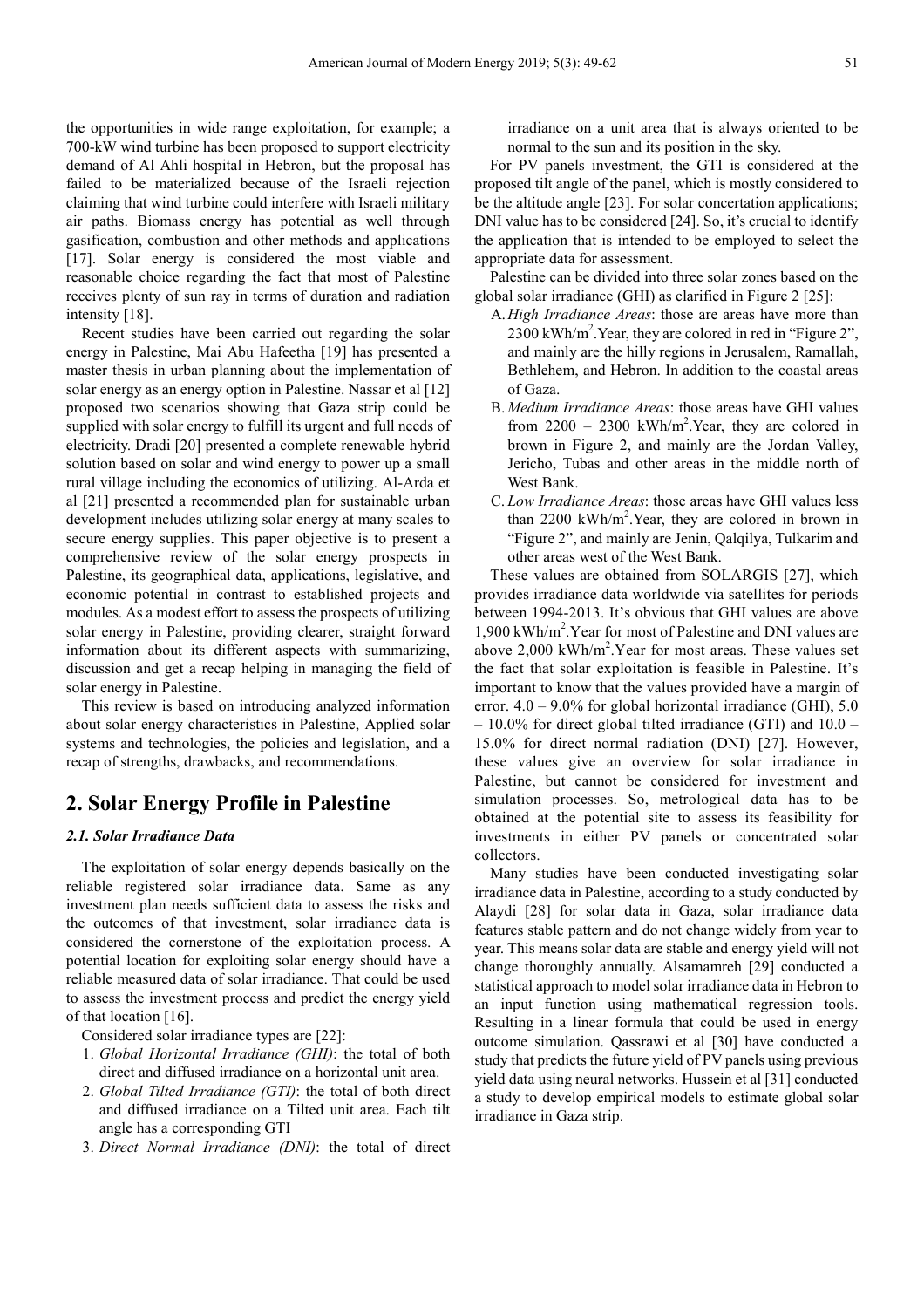

*Figure 2. Annual sum of irradiance for surface inclined to the south with 27<sup>0</sup> degree, period 1994-2013 [26].* 

As per the Palestinian Energy and Natural Resources Authority (PENRA), the average GHI in Palestine is 5.4  $kWh/m<sup>2</sup>$  day. it varies from region to another and around the year reaching a minimum average value of 2.63 kWh/m<sup>2</sup>.day

in December to 8.4 kWh/m<sup>2</sup>.day in June, with about 3000 hours of sunshine yearly [25]. "Figure 3" and figure 4 shows the average values of GHI for some Palestinian cities: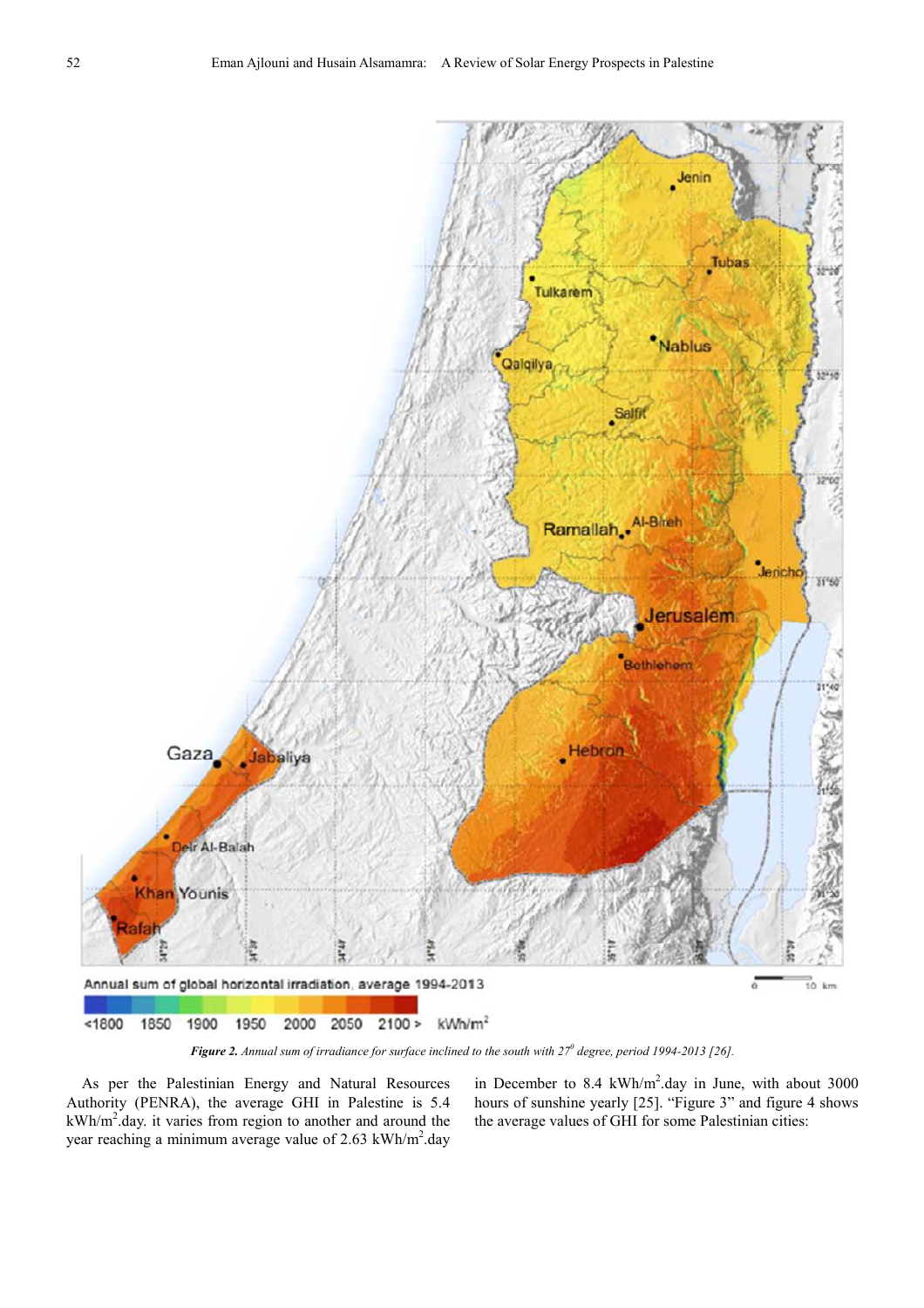



*Figure 4. Monthly average of solar radiation in Gaza 1989-2002 [28].*

## *2.2. Temperature Effect*

One of the variables that should be recognized when utilizing solar energy is air temperature. It affects both photovoltaic panels and thermal solar panels and concentrators. Higher air temperatures lead to reduce the efficiency of the PV panels whereas it enhances the output of the thermal solar systems. However, PV panels efficiency decay for temperatures above 40  $C^{\circ}$  [32]. Table 1 and Figure 5 shows the monthly averages of maximum temperature for Palestinian areas.

*Table 1. Monthly averages of maximum temperature for Palestinian areas [25].* 

| Area               | Jan  | Feb                | Mar  | Apr          | May  | Jun  | Jul  | Aug  | Sep  | Oct        | Nov         | Dec  |
|--------------------|------|--------------------|------|--------------|------|------|------|------|------|------------|-------------|------|
| <b>Hilly Areas</b> |      | 15.3               | 18.7 | 23.8         | 28.1 | 30.7 | 32.5 | 32.5 | 30.6 | 27<br>21.1 | 21.3        |      |
| Jordan Valley      | 18.2 | 19.2               | 23.5 | 28.3         | 32.7 | 35   | 36.3 | 36.3 | 35   | 31.8       | 24.7        | 20.3 |
| North West Bank    | .4.8 | $ -$<br>$1 \cup 1$ | 18.7 | าว ว<br>25.J | 27.8 | 30.6 | 32.5 | 32.9 | 31.2 | 28         | 222<br>22.L | 16.8 |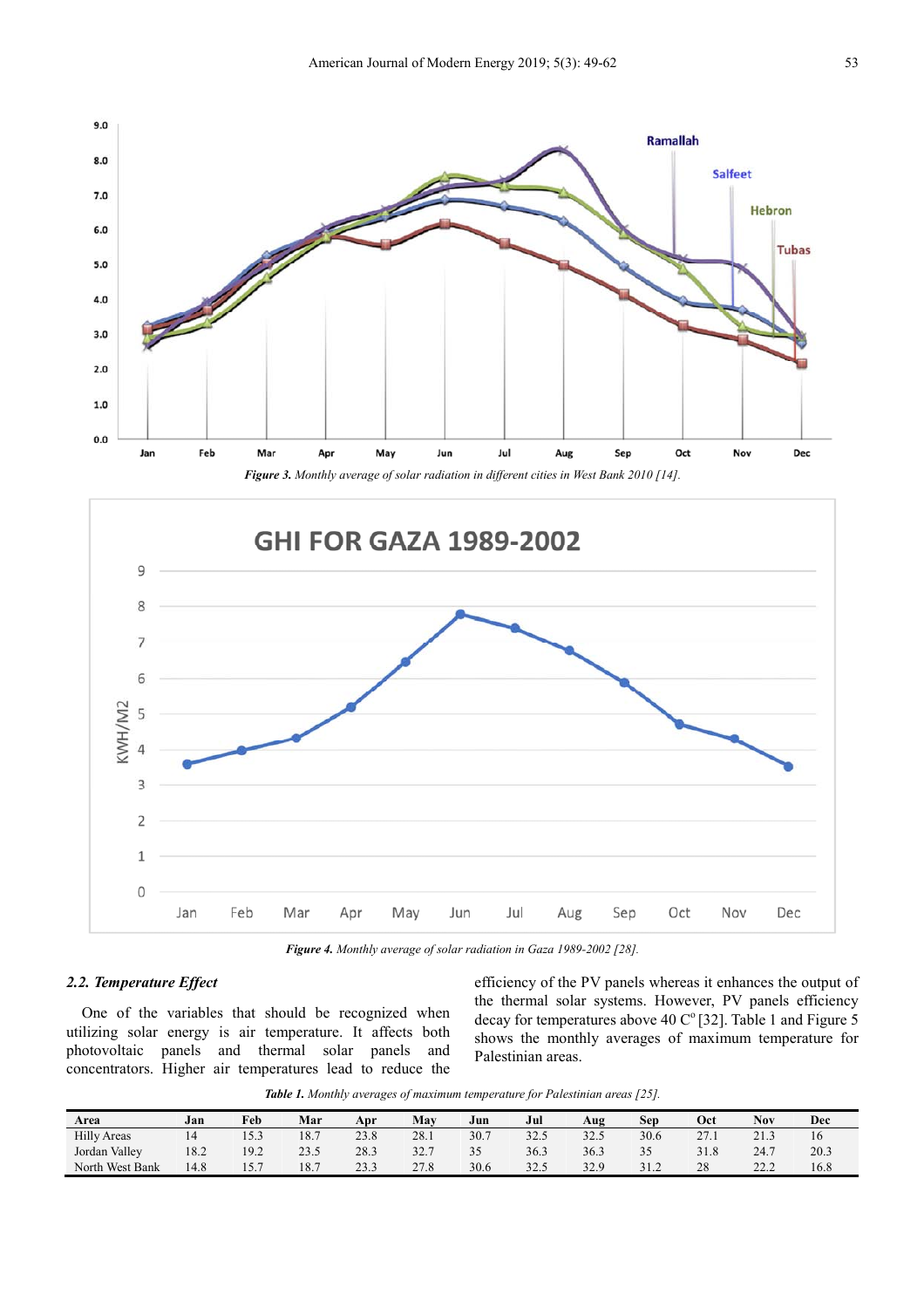

*Figure 5. Annual average air temperature at 2 m height, period 1991-2010 [26].* 

Careful examination for the values above leads to the following inferences:

- 1. Since all average temperatures are below 40  $C^{\circ}$ , then all solar energy systems work properly.
- 2. Solar PV panels operate best in Jan, Feb, Mar, Nov & Dec good in Apr, May, Jun, Sep and Oct. Less efficient in Jul and Aug. nevertheless, PV panels still produce much energy in hot months due to the high solar irradiance in summer.

All these observations should be taken into consideration during the assessment of solar PV plants feasibility. Referring to temperature data for Palestine from PENRA 1975-2005.

They show that the annual average temperature is moderated all around the years, which means that solar PV panels could be utilized without restraints. The only exception is for Jordan Valley areas, where the temperature exceeds  $40\degree C^{\circ}$  for a portion of the summer season. In that case, it's recommended to use monocrystalline PV panels due to their resistance to high temperatures [25].

#### *2.3. Wind and Relative Humidity Effects*

Relative humidity and wind data for three major cities in each radiance area are provided as a model [25]: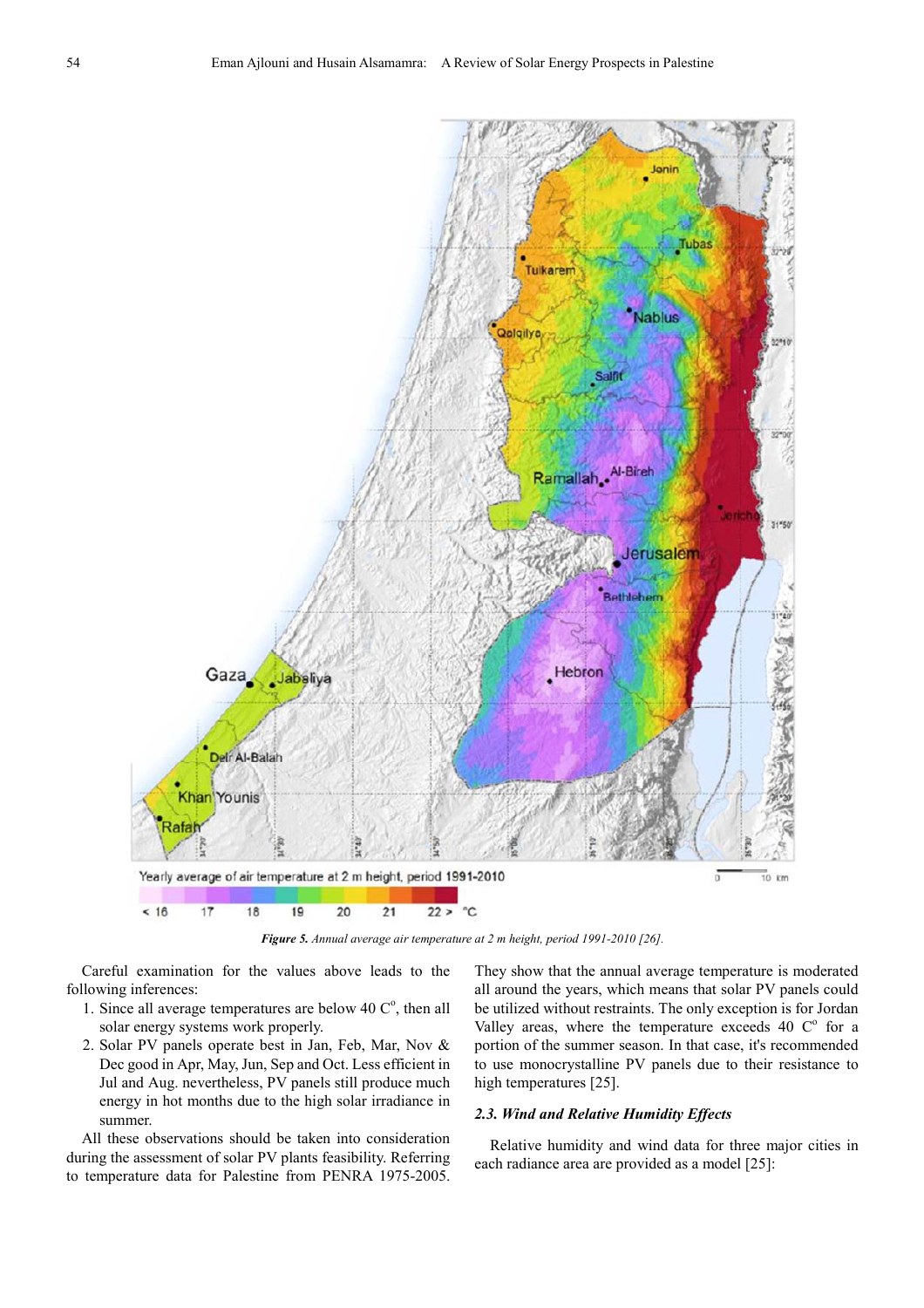*Table 2. Relative humidity, evaporation, and rate of wind speed [25].* 

| Month                                                            | Jan  | Feb  | Mar   | Apr   | May   | Jun   | Jul   | Aug   | Sep   | <b>Oct</b> | Nov   | Dec  |
|------------------------------------------------------------------|------|------|-------|-------|-------|-------|-------|-------|-------|------------|-------|------|
| A-Hebron Site Representing Hilly Areas (Irradiance Level A)      |      |      |       |       |       |       |       |       |       |            |       |      |
| Relative Humidity %                                              | 76.5 | 75.6 | 71.0  | 62.3  | 59.9  | 64.3  | 66.2  | 68.9  | 69.0  | 67.4       | 64.4  | 71.3 |
| Wind Speed Average km/h                                          | 13.8 | 13.6 | 10.8  | 13.5  | 12.0  | 11.6  | 12.0  | 11.7  | 12.1  | 11.3       | 11.5  | 11.6 |
| B- Jericho Site Representing Jordan Valley (Irradiance Level B)  |      |      |       |       |       |       |       |       |       |            |       |      |
| Relative Humidity %                                              | 53.9 | 54.0 | 46.8  | 40.8  | 38.8  | 40.3  | 43.5  | 45.5  | 44.1  | 4.8        | 45.2  | 48.9 |
| Wind Speed Average km/h                                          | 58.0 | 67.0 | 156.0 | 217.0 | 259.0 | 286.0 | 309.0 | 282.0 | 233.0 | 148.0      | 102.0 | 76.0 |
| C- Nablus Site Representing North West Bank (Irradiance Level C) |      |      |       |       |       |       |       |       |       |            |       |      |
| Relative Humidity %                                              | 76.3 | 76.7 | 73.0  | 65.4  | 62.3  | 66.0  | 67.8  | 69.1  | 67.5  | 63.5       | 61.3  | 69.8 |
| Wind Speed Average km/h                                          | 8.2  | 8.1  | 8.1   | 9.5   | 9.4   | 10.0  | 10.6  | 10.2  | 8.9   | 8.5        | 7.1   | 7.1  |

Palestine is considered a humid country. In fact, it's a coastal strip on the Mediterranean Sea. Gaza is the most humid and Jericho is the lowest humid city. West Bank generally is 50 km from coasts of the Mediterranean. Wind blow and direction affect the vapor concentration. So that, relative humidity doesn't follow a certain profile in some region.

Wind and water vapor in the air, both affect radiation in different ways, water vapor absorbs part of the spectrum energy of the irradiance in the invisible infrared band [33]. Wind causes small particles of dust in the desert like areas and sandy particles high sky. So that they become consistent in the atmosphere called (aerosols). The increase of aerosols in the sky increases irradiance scattering "diffusing" in the atmosphere. This takes place on the visible and ultraviolet band of the radiation spectrum. This occurs in Jericho area in the Jordan Valley when the south wind blows. Also, middle Palestinian territories are affected by southern and eastern winds. Hilly areas with more than 700 m height have the lowest aerosol content. Western wind blowing from the Mediterranean is clean, which is the most common wind in most of Palestine, compared to southern and eastern wind coming from deserts [25].

Generally, radiation depends on the value of Aerosol Optical Depth (AOD) [25]. There is no measurement, report or publication represents this factor. However, long term metrological radiation data could include this effect within. But it still has another use, which is more cost on operation and maintenance of PV panels in the desert surrounding or coastal regions.

### *2.4. Sky Clearance Effect*

Cloud formation obscure portion of the solar radiation from reaching the ground, preventing useful exploitation of sunbeams. So, having a sky clearance factor could help in better planning and assessment for a potential location [25].

According to the last report, issued by Palestinian Central Bureau of Statistics (PCBS) 2009 "Climatic Report for Palestinian areas", Table 3 is filled:

*Table 3. Daily shining hours in Palestinian areas [25].* 

| Month                                                                  | .ıan | Feb | Mar | Apr | Mav  | Jun  | Jul  | Aug  | Sen            | Oct | Nov | Dec |
|------------------------------------------------------------------------|------|-----|-----|-----|------|------|------|------|----------------|-----|-----|-----|
| Shining hours in Jordan Valley                                         | 5.8  | 6.8 | 8.0 | 9.4 | 11.2 | 11.9 | 11.9 | 10.9 | 9.8            |     |     |     |
| Shining hours in West Bank Middle Areas                                | 6.0  | 7.0 | 8.0 | 9.5 |      | 12.3 | 12.5 |      | 99             |     |     |     |
| Shining hours in West Bank Southern Areas                              | 5.4  | 6.1 | 8.0 | 9.1 | 11.2 | 11.4 | 11.5 |      | Q <sub>0</sub> | 76  |     |     |
| Annual Rate of Shining Hours at Which PV Systems Work at Full Capacity |      |     |     |     |      |      |      |      |                |     |     |     |

Based on these data, the clearance index could be generated using sunshine averages and solar time data as represented in Figure 6.



*Figure 6. Clearness index % in Palestinian areas [25].* 

This index shows that Palestine has a clear sky most time of the year. Maximum values obtained in summer. It helps to

represent the deviation of solar data that obtained theoretically and the operational production based on it. To produce more accurate solar irradiance data profile for further assessment [25].

#### *2.5. Solar Energy Potential Map*

Solar data can be represented usefully by summarizing all its parameters on a map, to show cooperatively the solar data at each location. Defining the main areas of better potential.

West Bank and Gaza strip have many potential locations to consider building solar energy harnessing plants. But it's useful to benefit from suitable circumstances in an area to get the best project outcomes. Namely, the best locations for using photovoltaic panels is where the temperature is moderate, low natural pollution (dust, sand…etc.). such areas can be found in eastern parts, western parts of West Bank, and in eastern parts of Gaza Strip [25].

Figure 7 represents the annual electricity product of solar PV panel of 1.0 kW peak output [26]. By investigating the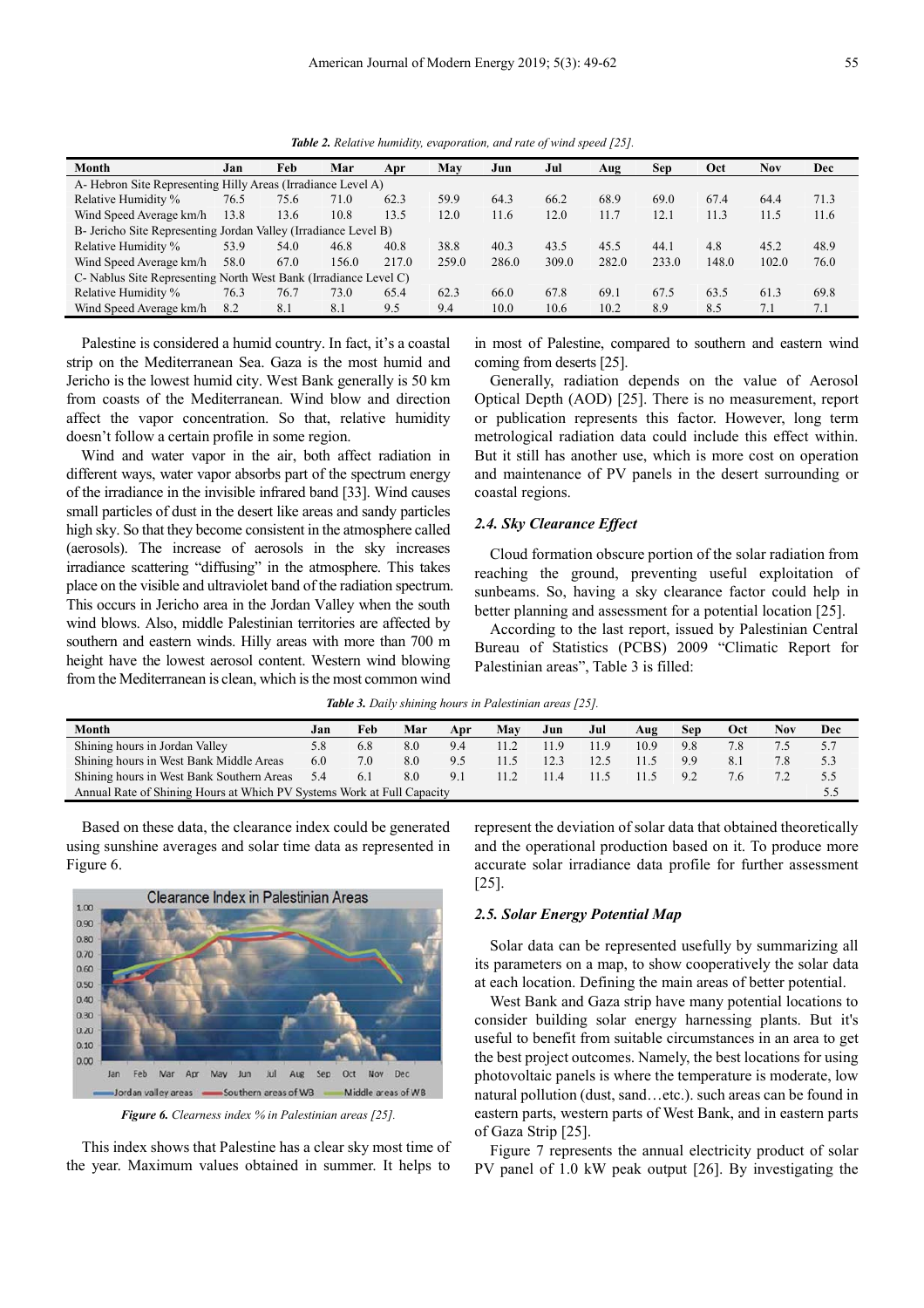color index of the map, more red areas hold better electricity output ignoring other factors of deficiency such as air temperature or aerosol content. Geographic location determines the potential outcome of the solar PV plant.



*Figure 7. Annual PV electricity output from an open space tilted due south with*  $27^0$  *with a nominal peak of 1 kW [26].* 

Table 4 also, predicts the energy output considering also the climatic conditions in each area band. It varies between 1,700 kWh/m<sup>2</sup>. Year to 1,765 kWh/m<sup>2</sup>. Year. maximum outcomes could be obtained in Gaza and far south of the West Bank higher as 1,800 kWh/m<sup>2</sup> .Year [25].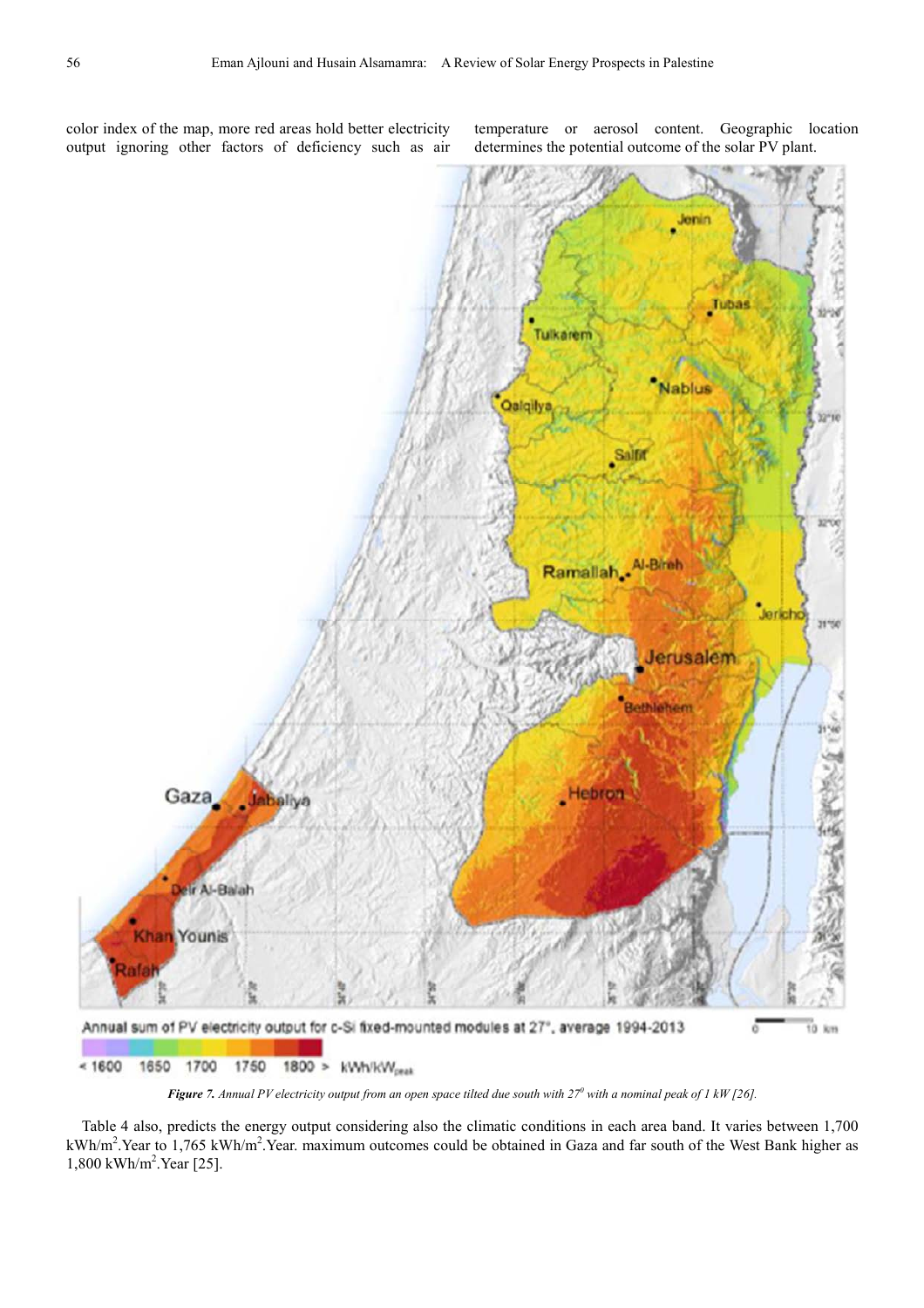*Table 4. Annual average of electricity yield of 1 kW PV panel tilted due south with 27<sup>0</sup> [26].* 

| <b>Palestinian Areas with Different Irradiance Levels</b>                 |         |         |                |  |  |  |  |  |  |  |
|---------------------------------------------------------------------------|---------|---------|----------------|--|--|--|--|--|--|--|
|                                                                           | Level A | Level B | <b>Level C</b> |  |  |  |  |  |  |  |
| PV Electricity yield for fixed-mounted modules at optimum angle "kWh/kWp" | 1765.0  | 1715.0  | 1703.0         |  |  |  |  |  |  |  |
| Optimum Angle "Degree"                                                    |         |         | -              |  |  |  |  |  |  |  |

Due to the geographic and climatic circumstances in Palestine. Gaza Strip is considered the best for power generation via PV panels, and Jericho is worst due to its high temperatures and aerosol air content [25].

On the other hand, solar thermal systems are less sensitive than PV panels for temperature and aerosol contents. That's related to the fact that solar heating panels take advantage from the whole frequency's spectrum of solar radiation, unlike PV panels which exploit high frequencies only. Solar water heaters have the potential to be employed increasingly in residential, commercial and industrial scales. Their abundant infrastructure and existing long experience. Makes the investment in solar water heaters less expensive and profitable with relatively low payback periods [34].

According to collected data, many feasibility studies have been proposed for solar energy utilizing. Leading to establish many pilot projects.

## **3. Solar Energy Applications in Palestine**

Solar energy viability in Palestine has encouraged not only researchers but also organizations to establish solar energy-based projects and industries [35]. Due to the availability of the irradiance and the high prices of energy [5], people and organizations started to employ solar energy to fulfill needs.

Solar energy projects in Palestine has two main themes: electrification and hot water production [25]. Electrification for general domestic use, power up remote rural societies, water pumping and desalination. Hot water production for domestic water heating for homes, commercial buildings, hospitals, factories. And for heating purposes such as greenhouse heating, swimming pools heating, space heating.

#### *3.1. Solar Energy PV System for Direct Electrification*

As a country with 92% of its electricity imports from Israel [14]. Electricity generation using photovoltaic panels has emerged strongly in the local market, taking advantage of the reduced prices of the PV panels and encouraging governmental policies [35, 36]. Many types of research have been conducted to assess the potential outcome of utilizing PV panels and their potential contribution to the gross electricity demand. A study conducted regarding solar exploitation in Gaza concluded that PV utilizing has the capacity to fulfill the urgent needs of electricity to fulfill Gaza strip electricity requirements. Even more, in the better scenario; it could fulfill the full needs of Gaza Strip electricity by using rooftops of buildings and available areas for PV electrification [12]. Also, in a step to encourage the utilizing of PV panels in Gaza for electrification, PENRA has launched with the cooperation of Gaza Electricity Distribution Company (GEDCO) the "Rotating Box Project" [37]. Which is directed to domestic homes and small utilities, to install PV panels of different capacities with payback plan with no interests. Jerusalem Electricity Distribution Company (JEDCO) also provides the option of purchasing the generated electricity via solar PV panels with the same purchase rate from the Israeli Electricity Company (IEC) [25]. These circumstances have encouraged more customers to emerge in utilizing solar energy to reduce the financial burden of high energy prices and revenue in the future.

Solar PV electrification also proved to be more feasible to use against diesel generators for electrification of remote areas. A study was conducted to investigate the feasibility of solar energy to power a remote village in Tubas area of the West Bank (Atouf), concluded that rural areas can be powered via PV panels for electrification in a more feasible way in terms of erection and production scopes, better than diesel generation or extension of the local grid [38]. Many projects have been also established to electrify remote villages and utilities such as Imneizil Village South of Hebron. It's widely used for electrification for Bedouin's assemblies in southern areas [39].

Also, PV electrification emerged in utility systems, such as universities, hospitals, clinics. Taking advantage of their available roof areas, many have started installing PV panels to secure a part of the utility energy bill. Many examples such as Birzeit University campus [40], Al Ahli Hospital [41] and many others, a Project now is intended to implement PV electrification for 500 schools between the ministry of education and Palestinian Investment Fund (PFI) [42].

Due to the successful emerging of PV panels electrification. The specialized power plant has been established and under construction for continuous electricity generation on the grid. An agreement between Palestine and Japan has been signed to establish a PV power generation plant of a total capacity of 300 to 500 kW [43]. Another has been made with Chez Republic for Tubas Agricultural Industrial Plan of 120 kW [21]. But the most distinguished project is the solar power plant in Jericho of a total capacity of 100 MW. This project will be executed through a multistage procedure [21]. And according to Palestinian energy national plan [43], the total energy production constructed by 2013 will be 200 MW in West Bank and 280 MW in Gaza. In Gaza Strip, two main projects are under construction: one with a total capacity of 7 MW, and the other is 40 MW under the project "Turn on the Lights in Gaza" [12].

#### *3.2. Solar Energy for Well Water Pumping and Irrigation*

As energy is a crucial factor in supporting living standards in a society, the availability of water also is important for providing a decent living standard. In Palestinian remote rural communities; water availability is a problem. Most of these societies depend on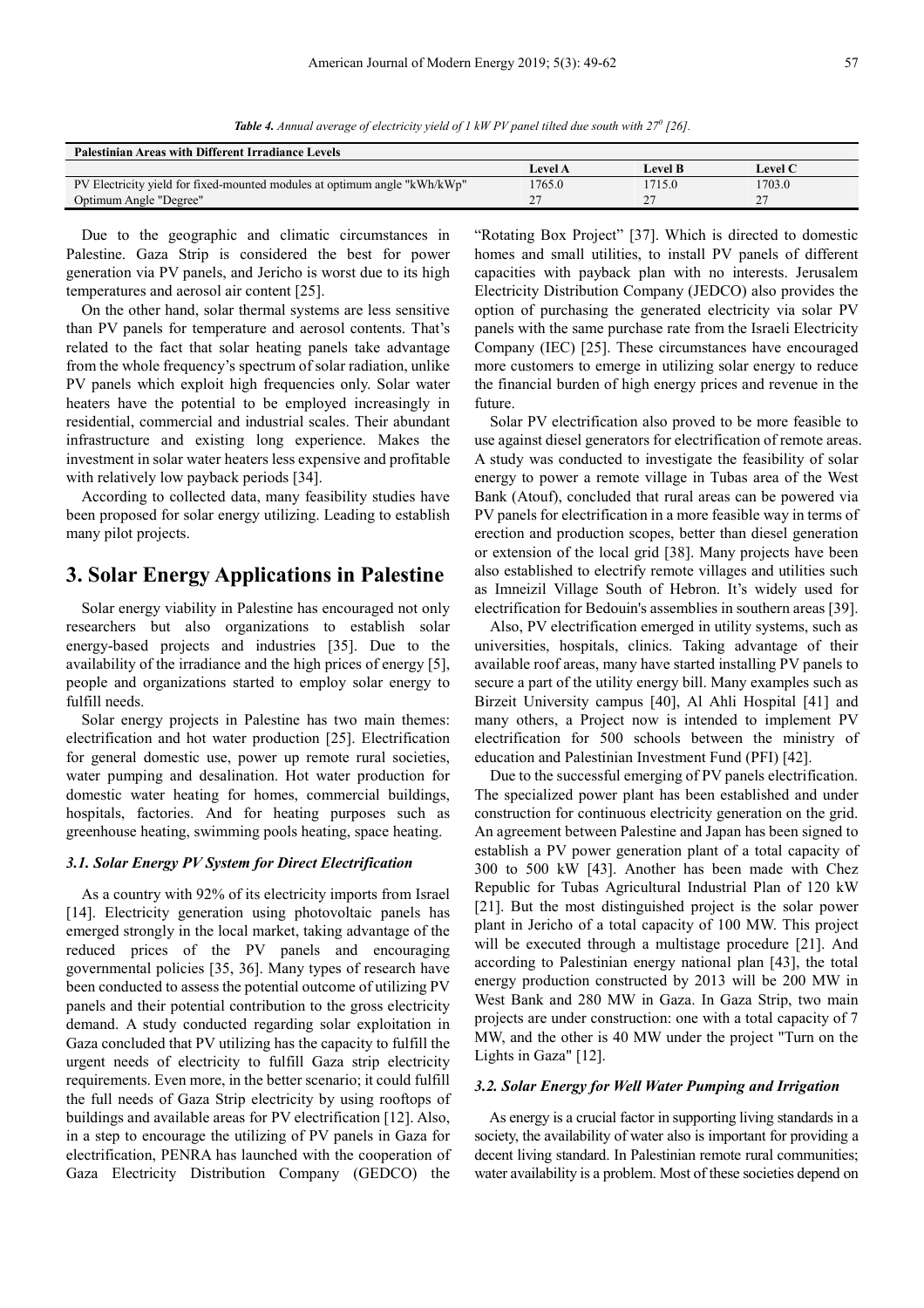tankers to provide their water requirements [44].

For such applications, water could be pumped either via a diesel-powered pump, or solar powered pump. According to SELF [45], Solar powered pumping is more reliable and feasible than diesel-powered pumps. Also, Naim mentioned that solar-powered pumping is more feasible than diesel-powered pumping in flowrates below 2000 m<sup>3</sup>/day and cheaper in flowrates below  $1,200 \text{ m}^3/\text{day}$  [46].

Solar pumping projects have been carried out in many remote rural areas in Palestine, such as Yanoon Village [39], many studies and proposal have been made for this application. It's considered useful exploitation for solar energy that helps remote areas to stand and support their life needs in the seize threatened regions by Israel. In Gaza strip, many regions have shallow water under several meters below but due to the absence of electricity, people depend on diesel pumps to pump out and irrigation [46]. A study has been proposed by Alsayid et al [47] for automatic irrigation system powered by solar 2 axis tracking PV panels. The study illustrated the validity of this option and considered a step forward in agriculture sector reinforcement in case of application. Especially knowing the problems facing remote agricultural areas with electricity and operational costs.

#### *3.3. Solar Energy for Water Desalination*

Water resources in Palestine come majorly from

underground water. Generally, Palestine faces an ongoing water crisis all the time as a result of the Israeli control of water resources [48]. Water is being sold to the Palestinians by Mekorot (Israel Water Company) at high prices. But the problem becomes more severe in Gaza strip and Jordan Valley. Where there is a high shortage of water supply from the Israeli company, but the common character of both is containing shallow brackish water that cannot be used for human consumption.

Utilizing solar energy to desalinate these water resources is a solution that mitigates the problem of water supply. Studies and researches have been conducted to test the feasibility of using solar energy in desalination of seawater or brackish water. According to Abu-Jabal [49], desalination using evaporative distillation with triple effect evaporators is feasible for our region. While evaporative desalination is considered large energy consuming procedure with best desalination results; and it is feasible to implement, this means that less consuming energy procedures are feasible too.

The most popular way to desalinate water is using Reversed Osmosis (RO) membranes. These membranes reduce the salinity of water to the limits that qualify to be potable water. A practical study has been conducted by Imad Khatib [50] based on the model shown in Figure 8:



*Figure 8. A Schematic draw of solar-powered desalination system [50].* 

Referring to Khatib study, the proposed system above utilizes both PV panels and solar water heaters, occupies 30  $m<sup>2</sup>$  and produces 30 – 50 Lt/Hr.

In Jordan Valley, water is brackish in some areas. Water solar desalination project has been established as a pilot project in Zubeidat Village, which has three wells with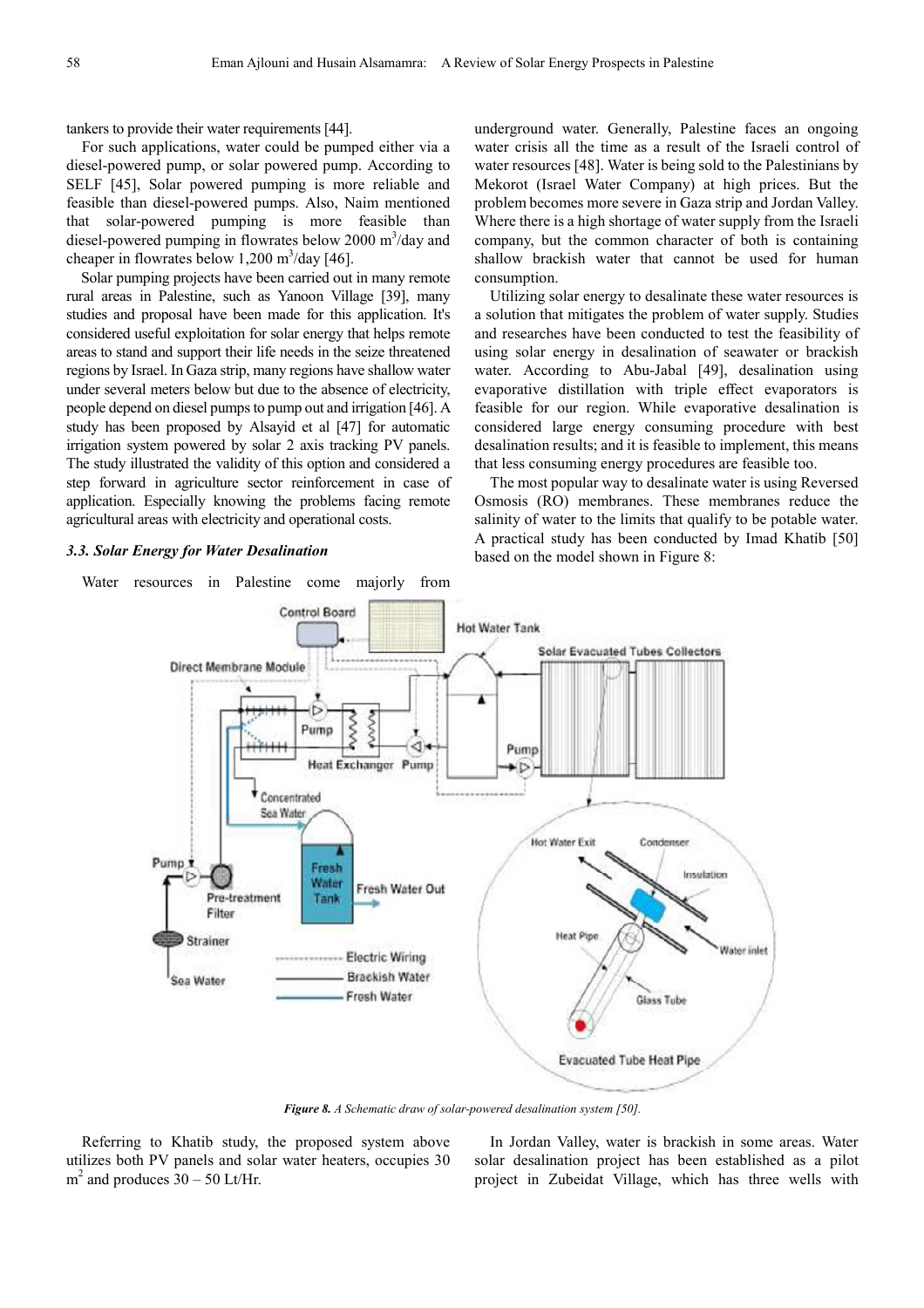brackish water. According to the outcomes, for a salinity of 2681 mg/l. a 435 W plant is required to extract one cubic meter of fresh water a day. The energy needed to obtain fresh water is  $2.35 \text{ kWh/m}^3$ . A schematic layout for the plant is shown in Figure 9 [44].

These values give a useful overview of how much feasible is the exploitation of solar energy in water desalination. This field can improve the lives of people in Jordan Valley and Gaza Strip, and provide them with continuous potable water.



*Figure 9. Photovoltaic powered RO desalination system [44].* 

## *3.4. Solar Energy for Heating Applications*

Utilizing solar energy is widely used in Palestine in domestic water heating. As per A. Juaidi [14], Palestinians consumed 18% of the gross energy consumption on water heating. 65% of that consumed energy was solar generated (Figure 10). Due to the high rates of electricity and fuel in Palestine due to the Israeli occupation, solar water heaters (flat panel type) and its accessories have emerged earlier than PV Panels, Palestine has many companies for manufacturing and utilizing solar water heaters. Although 75% of the Palestinian residences have solar water heaters [51], further growth is occurring on solar water heating in the utilities. Such as hospitals, factories, and commercial buildings.



*Figure 10. Left: Palestine energy consumption (18% water heating), Right: 65% of water heating came from solar energy.* 

Water heating requirements represent a considerable portion of the energy needs of facilities. Al-Ahli hospital, for example, spent about have of its energy needs on heating water for space heating, domestic hot water and steam generation [52]. This amount differs from facility to another depending on the nature of its activities. However, solar energy for heating purposes emerged to secure a great portion of water heating energy demand. Many projects on a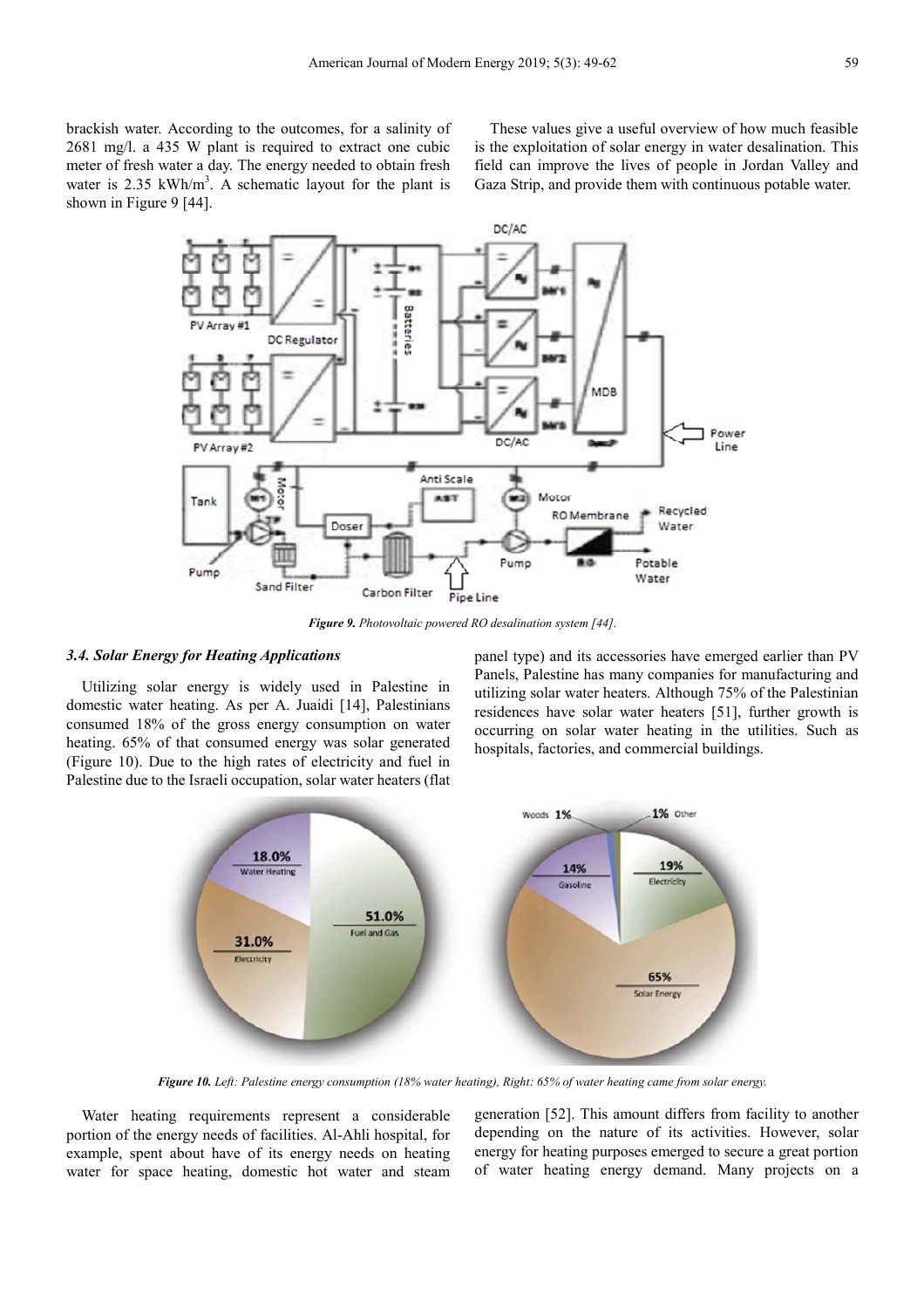considerable scale have been established in Al-Ahli hospital for domestic hot water application [41], Birzeit pharmaceutical Company (BPC) for industrial hot water use. Birzeit University for domestic hot water use, Grand Park Hotel for domestic water heating and pool heating. The total metric area of the installed solar water heaters as per PCBS 2007 amounted  $1,500,000 \text{ m}^2$ . These values already generate 940 GWh annually and save the Palestinian economy 85 M $\epsilon$ [53].

## **4. Policies, Strategies, and Initiatives**

Proper utilizing of resources cannot occur proficiently unless suitable legislation and law are made to organize and secure that utilizing. Although solar energy in Palestine has great potential, only 8% of that potential is utilized [14], proper legislation, that organizes the field of renewable resources exploitation, will foster the investment in this field. Which in turn will affect reducing more and more the outsourcing energy supply.

Palestine has made many steps in encouraging the exploitation of renewable energy resources in Palestine. According to Palestinian National Plan 2011-2013 [43], a list of published policies and their interventions considers building a solar-powered plant of 10 MW capacity in West Bank, following to the pilot projects implemented before such as Jericho Industrial Agricultural Zone Electrification. funds are being secured to proceed in the 100 MW solar plant project in Jericho [21]. Also, Palestinian Energy Authority (PEA) launched a PV solar project initiative in 2013 for building generation capacity of 5 MW by installing 5 kW on-grid PV arrays onto the rooftop of 1,000 building [21].

Another strategy plan for energy has been issued to 2020, states that 130 MW of power generation will be sourced by renewable resource project, where the most implemented renewable projects are solar energy projects. This strategy is based on carrying out feasibility studies and bidding process, up to 2015. And installing projects based on that studies of 25 MW from renewable resources [25].

Legal laws have been also issued to support the process of utilizing renewable resources in general. i.e. Decree-Law. Which is objectified to encourage exploitation of renewable resources and their application. This law, even with some conservations on its contents, is an important step in legalizing the exploitation of renewable energy and the relation with between power distribution companies and the investors in this field [25].

## **5. Discussion and Conclusions**

Referring to the gathered data and related analysis; Palestine has plenty of sunshine days of 3000 hours yearly and Global irradiance greater than 2200 kWh/m<sup>2</sup>. Year, After analyzing drawback factors of the solar energy exploitation, Palestine still has an excellent potential to exploit solar energy in many applications. Best locations for PV solar energy

exploitation are Gaza and south West Bank, and worst is Jericho. Which leads to resolve many developmental issues in both rural and urban areas. Many strengths and drawbacks can be outlined to illustrate the status of solar energy prospects in Palestine.

#### *5.1. Strengths*

The foreseeable strengths for exploiting solar energy in Palestine can be summarized but not limited to as follows:

- 1. The abundance of plenty of solar irradiance at a considerable and feasible amount for exploitation.
- 2. The absence of Israeli bars on importing solar energy systems and equipment
- 3. The high energy prices of electricity and fuel, which fosters the implementation of alternative abundant resources.
- 4. The emergence of many private sector companies in the solar energy business as manufacturers and integrators.
- 5. The availability of trained engineers and technicians in the field of solar energy.
- 6. The existence of governmental awareness of the energy situation in Palestine, which has led to adopt strategies fostering renewable energy solutions. Through initiatives, laws and tax exemptions.
- 7. Available donors in the field of renewable energy such as the European Union and Japan. Which could serve to fund for some projects.
- 8. Cooperation of power distribution companies and their promoting integration services

#### *5.2. Drawbacks*

- 1. The political status of West Bank and Gaza, Israeli repetitive bombing of infrastructure in Gaza Strip and its sovereign over B and C areas in west bank hinders the implementation of large-scale solar plants for electricity production.
- 2. The fragmented efforts in solar energy field make data seems to be not integrated with each other all the time, which affects inversely on the efforts of studies and investments.
- 3. Absence of a unified, clear, and reliable resource of solar data for Palestine.
- 4. Absence of building laws that make utilizing solar energy obligatory.
- 5. Poor electricity grid infrastructure.

#### *5.3. Recommendations*

Regarding the introduced information about solar energy status in Palestine, weaknesses have been pinpointed to be considered for more research and organizing as follows:

1. Verifying solar irradiance data provided by SOLARGIS. Leading to construct a national comprehensive solar map data for all locations in Palestine. Including modeling these statistically long term gathered data into reliable regressed representation for simulation and feasibility studies input.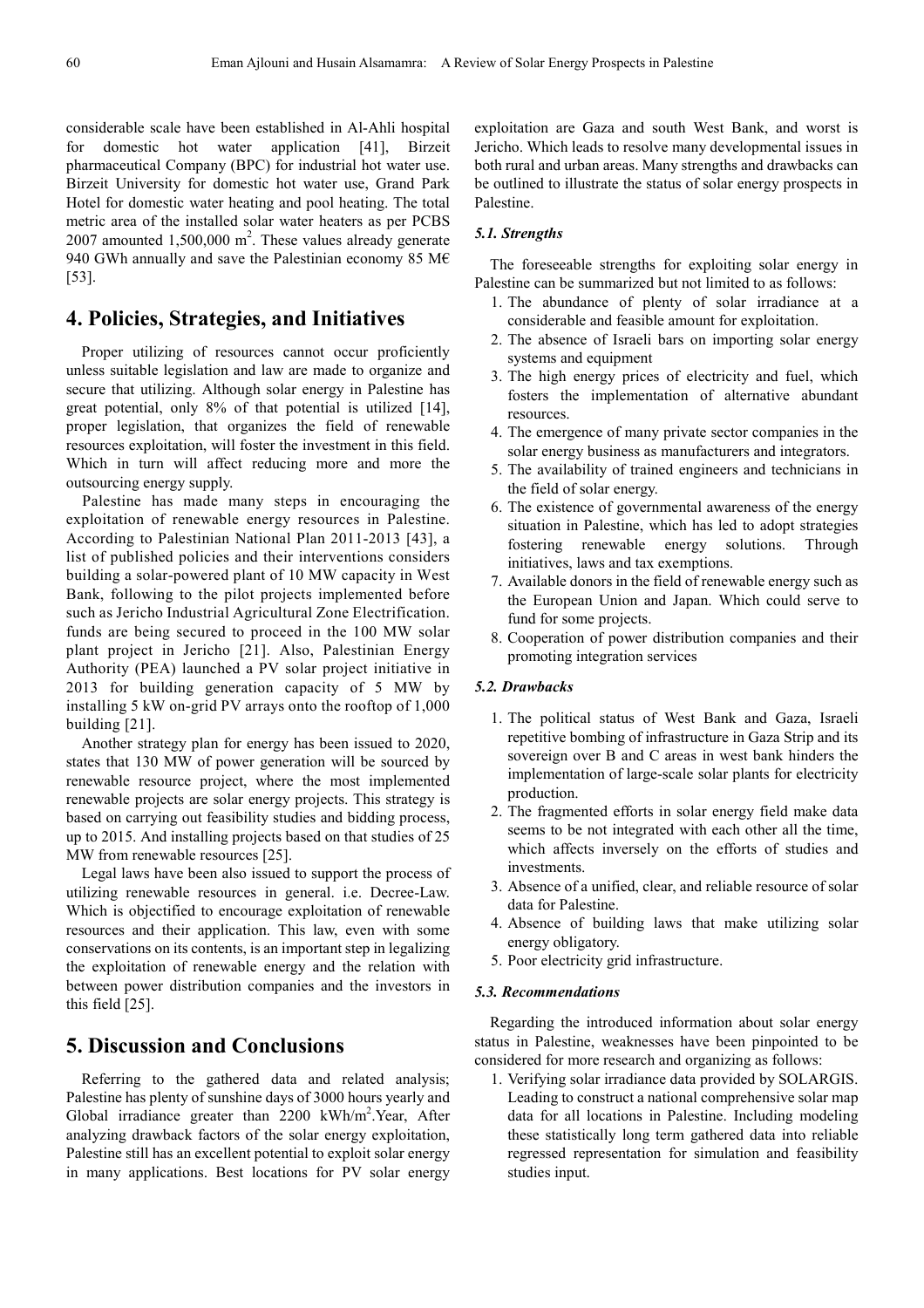- 2. Mapping the Aerosol Optical Depth (AOD) for better and more accurate irradiance data representation and more reliable simulations output.
- 3. Introducing more researches regarding the thermal solar plants aimed for power generation. To exploit solar energy in hot areas such as Jericho in a more efficient way, far from PV negative temperature sensitivity.
- 4. Introducing more researches in utilizing solar energy for space cooling purposes, using the advantage of thermal driven heat pump machines (absorption chillers).
- 5. Introducing more studies to investigate the side effects of on-grid solar systems on the quality of electrical power and assess its effects.
- 6. Proposing more solar solutions for agricultural remote areas. Resolving issues regarding water and monitoring.
- 7. Propose more solar solutions for industrial utilities. To help in reducing operation energy requirements.
- 8. Issuing a unified set of laws and legislation. Define all the aspects regarding renewable energy exploitation, organizing the relation between the investor and the electricity companies. In such way that fosters further investment in this field.
- 9. Establishing a national center for solar energy. To be the unified resource for all solar data in Palestine. Also, to lead the sector and organize its aspects. And train professional technicians to secure workmanship and entrepreneurs in the solar energy industry. [9]

## **References**

- [1] Cottrell, F., Energy & society: the relation between energy, social change, and economic development. 2009: AuthorHouse.
- [2] Lincoln, S. and F. J. Ambio, Fossil fuels in the 21st century. 2005: p. 621-627.
- [3] Maroto-Valer, M. M., C. Song, and Y. Soong, Environmental challenges and greenhouse gas control for fossil fuel utilization in the 21st century. 2012: Springer Science & Business Media.
- [4] Mukhopadhyay, K. and O. Forssell, An empirical investigation of air pollution from fossil fuel combustion and its impact on health in India during 1973–1974 to 1996–1997. 2005. 55 (2): p. 235-250.
- [5] Regnier, E., Oil and energy price volatility. 2007. 29 (3): p. 405-427.
- [6] Salim, R. A. and S. Rafiq, Why do some emerging economies proactively accelerate the adoption of renewable energy? Energy Economics, 2012. 34 (4): p. 1051-1057.
- [7] Lund, H., Renewable energy strategies for sustainable development. 2007. 32 (6): p. 912-919.
- [8] Abualkhair, A., Electricity sector in the Palestinian territories: Which priorities for development and peace? 2007. 35 (4): p. 2209-2230.
- [9] Oslo, I., Accord 1995 The Israeli-Palestinian Interim Agreement on the West Bank and the Gaza Strip. Article.
- [10] PCBS, Palestinian Central Bureau of Statistics Report 2014. 2014.
- [11] Abu Hamed, T., H. Flamm, and M. Azraq, Renewable energy in the Palestinian Territories: Opportunities and challenges. Palestine Economic Policy Research Institute, 2012. 16 (1): p. 1082-1088.
- [12] Fathi Nassar, Y. and S. Yassin Alsadi, Assessment of solar energy potential in Gaza Strip-Palestine. Sustainable Energy Technologies and Assessments, 2019. 31: p. 318-328.
- [13] Statistics, P. C. B. o. Palestininan Central Bureau of Statistics Report. 2019; Available from: http://www.pcbs.gov.ps/.
- [14] Juaidi, A., F. Montoya, I. Ibrik, and F. Manzano-Agugliaro, An overview of renewable energy potential in Palestine. 2016. 65: p. 943-960.
- [15] Ouda, M. J. E. R., Prospects of Renewable Energy in Gaza Strip. Energy Research Development Center, Islamic University of Gaza, Palestine, 2003.
- [16] Ismail, M. S., M. Moghavvemi, and T. M. I. Mahlia, Analysis and evaluation of various aspects of solar radiation in the Palestinian territories. Energy Conversion and Management, 2013. 73: p. 57-68.
- [17] Ashraf Imriash, A. A., Potential of Biomass as an Alternative Fuel in Palestine-Amounts and Methods of Conversion. 5th Energy Conference-Palestine, 2015. 5: p. 58-61.
- [18] Jamil, M., S. Kirmani, and M. Rizwan, Techno-economic feasibility analysis of solar photovoltaic power generation: A review. Smart Grid Renewable Energy, 2012. 3 (04): p. 266.
- [19] Abu-Hafeetha, M. F. F., Planning for Solar Energy as an Energy Option in Palestine. 2009.
- [20] Dradi, M. H. M., Design and Techno-Economical Analysis of a Grid Connected with PV/Wind Hybrid System in Palestine (Atouf Village-Case study). 2012.
- [21] Mohee Al Deen Al Arda, O. S., Manal Taha, Recommended National Sustainable Urban and Energy Savings Actions-Palestine. 2015.
- [22] Gostein, M., B. Stueve, K. Passow, and A. Panchula. Evaluating a model to estimate GHI, DNI, & DHI from POA irradiance. in 2016 IEEE 43rd Photovoltaic Specialists Conference (PVSC). 2016. IEEE.
- [23] Masters, G. M., Renewable and efficient electric power systems. 2013: John Wiley & Sons.
- [24] Desideri, U. and P. E. Campana, Analysis and comparison between a concentrating solar and a photovoltaic power plant. 2014. 113: p. 422-433.
- [25] Dr. Ayman Rabi, D. I. G., Solar Energy Production in Palestine // Pre Master Plan. Palestinian Environmental NGOs Network –Friends of Earth– Palestine (PENGON-FoE Palestine), 2016.
- [26] Marcel ŠÚRI, N. Š., Juraj BETÁK, Tomáš CEBECAUER, Artur SKOCZEK, Branislav SCHNIERER, Veronika MADLEŇÁKOVA, Ivona FERECHOVÁ, SOLAR RESOURCE POTENTIAL MAPPING: COUNTRY STUDY OF THE STATE OF PALESTINE. GIS Osrtava 2015, 2015: p. 26-28.
- [27] SOLARGIS. Solar GIS. [Web Info]; Available from: https://solargis.com/.